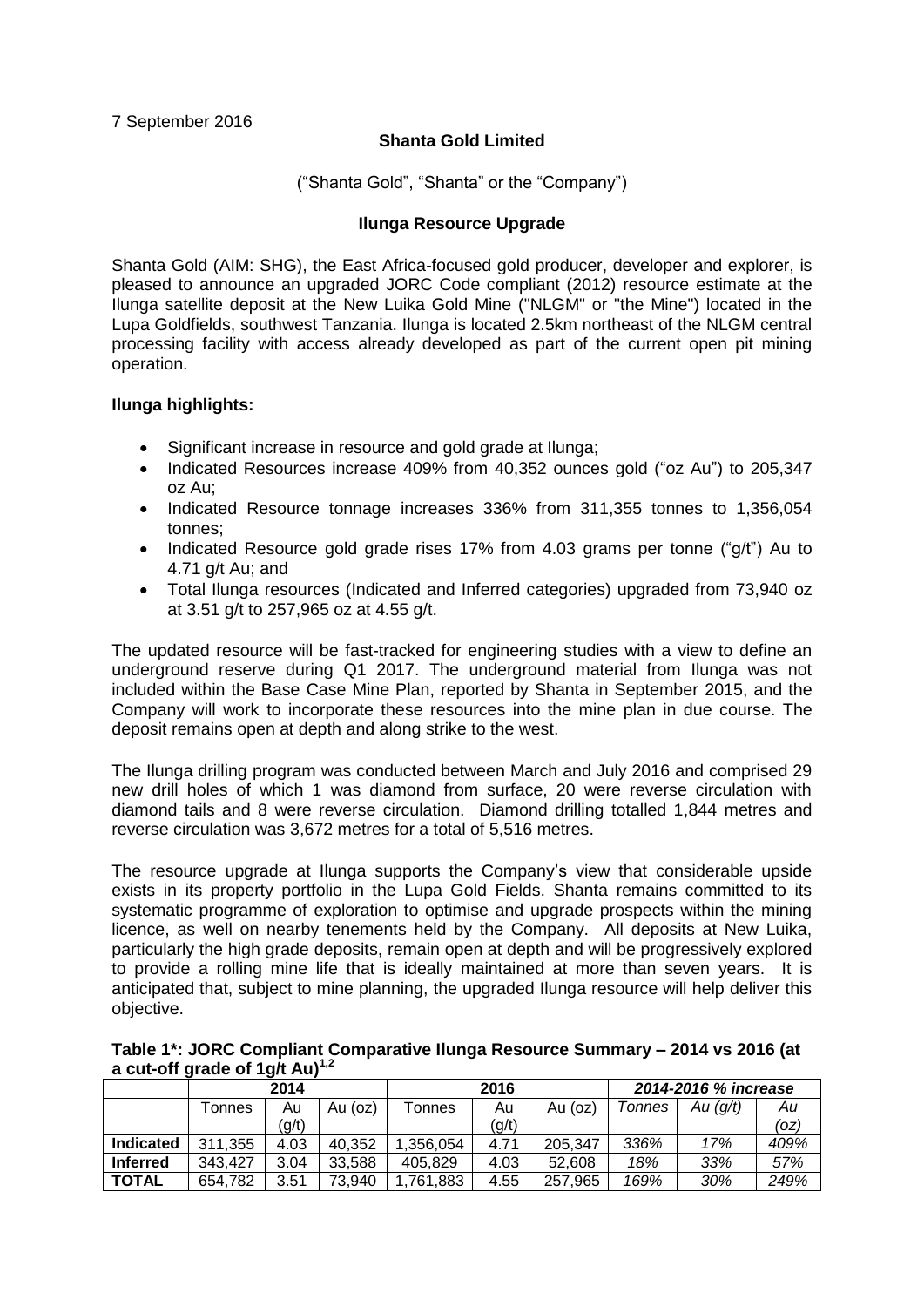\*Undepleted figures appear in Table 1 (surface mining commenced in the Ilunga deposit in July 2016 with estimated depletion to the end of August 2016 at 30,000 tonnes.)

**<sup>1</sup>**See link [ttp://www.rns-pdf.londonstockexchange.com/rns/1384J\\_-2016-9-6.pdf](http://www.rns-pdf.londonstockexchange.com/rns/1384J_-2016-9-6.pdf) for accompanying plan of longitudinal section ² Ilunga is 100% owned by Shanta and as such the above noted resources are wholly attributable to the Company

### **Toby Bradbury, Chief Executive Officer, commented:**

*"We are delighted with the upgraded resource figures from Ilunga. The deposit is a good grade, close to the plant and is likely to contribute to a meaningful increase in the mining reserve which in turn enhances shareholder value. We expect that the majority of the Ilunga ounces will form part of a new high grade underground operation that would start as the Luika deposit is depleted in around 2020. At this stage, the Company envisages developing Ilunga using cash generated from operations and to utilise existing equipment and personnel to take the new development in its stride. The potential of this high grade extension creates the option to blend with, among others, the upgraded Elizabeth Hill Reserve declared earlier this year and thus extend the mine life by a number of years with a lot more prospective exploration still in play.*

*In addition to our exploration work in the Lupa, the Company's Singida licences remain under-explored and Shanta is re-evaluating the prospect pipeline there too using the same cost-effective approach. Drilling at Singida has recently restarted, with initial results expected at the end of September 2016. The Company aims to build an improved understanding of the deposit with the potential to increase in scale from previously defined resources."*

|                           |               | 2014                  |                     |                           | 2016                  |                      |                     | 2016 vs 2014 Resource Comparison |                             |               |                      |                     |
|---------------------------|---------------|-----------------------|---------------------|---------------------------|-----------------------|----------------------|---------------------|----------------------------------|-----------------------------|---------------|----------------------|---------------------|
|                           |               | <b>INDICATED 2014</b> |                     |                           | <b>INDICATED 2016</b> |                      |                     |                                  | <b>INDICATED % Increase</b> |               |                      |                     |
| Cut-Off<br>Grade<br>(g/t) | <b>Tonnes</b> | Au<br>Grade<br>(g/t)  | Au<br><b>Ounces</b> | Cut-Off<br>Grade<br>(g/t) | <b>Tonnes</b>         | Au<br>Grade<br>(g/t) | Au<br><b>Ounces</b> | (g/t)                            | Cut-Off<br>Grade            | <b>Tonnes</b> | Au<br>Grade<br>(g/t) | Au<br><b>Ounces</b> |
| 0                         | 326.712       | 3.88                  | 40.759              | 0                         | 1.834.521             | 3.60                 | 212,568             |                                  | $\Omega$                    | 462%          | $-7%$                | 422%                |
| 1                         | 311,355       | 4.03                  | 40,352              |                           | 1,356,054             | 4.71                 | 205,347             |                                  |                             | 336%          | 17%                  | 409%                |
| 2                         | 253.114       | 4.62                  | 37,524              | 2                         | 997.992               | 5.87                 | 188.346             |                                  | 2                           | 294%          | 27%                  | 402%                |
| 3                         | 204.737       | 5.12                  | 33,653              | 3                         | 769,417               | 6.87                 | 169,970             |                                  | 3                           | 276%          | 34%                  | 405%                |
| 4                         | 154.233       | 5.64                  | 27,948              | 4                         | 610.586               | 7.75                 | 152,099             |                                  | 4                           | 296%          | 37%                  | 444%                |
| 5                         | 102.324       | 6.18                  | 20,383              | 5                         | 491.364               | 8.55                 | 135,086             |                                  | 5                           | 380%          | 38%                  | 563%                |

**Table 2: JORC Compliant Comparative Ilunga Resource Summary – 2014 vs 2016 (cutoff grades 0 - 5 g/t Au)**

|         | 2014                  |              |                           | 2016                  |                      | 2016 vs 2014 Resource Comparison |                             |        |                      |             |
|---------|-----------------------|--------------|---------------------------|-----------------------|----------------------|----------------------------------|-----------------------------|--------|----------------------|-------------|
|         | <b>INDICATED 2014</b> |              |                           | <b>INDICATED 2016</b> |                      |                                  | <b>INDICATED % Increase</b> |        |                      |             |
| Tonnes  | Au<br>Grade<br>(g/t)  | Au<br>Ounces | Cut-Off<br>Grade<br>(g/t) | Tonnes                | Au<br>Grade<br>(g/t) | Au<br><b>Ounces</b>              | Cut-Off<br>Grade<br>(g/t)   | Tonnes | Au<br>Grade<br>(g/t) | Au<br>Ounce |
| 326,712 | 3.88                  | 40.759       | $\Omega$                  | 1.834.521             | 3.60                 | 212.568                          | $\Omega$                    | 462%   | $-7%$                | 422         |
| 311,355 | 4.03                  | 40,352       |                           | 1,356,054             | 4.71                 | 205,347                          |                             | 336%   | 17%                  | 409         |
| 253.114 | 4.62                  | 37,524       | 2                         | 997.992               | 5.87                 | 188.346                          | 2                           | 294%   | 27%                  | 402         |
| 204.737 | 5.12                  | 33,653       | 3                         | 769,417               | 6.87                 | 169,970                          | 3                           | 276%   | 34%                  | 405         |
| 154,233 | 5.64                  | 27.948       | 4                         | 610.586               | 7.75                 | 152.099                          | 4                           | 296%   | 37%                  | 444         |
| 102,324 | 6.18                  | 20.383       | 5                         | 491.364               | 8.55                 | 135,086                          | 5                           | 380%   | 38%                  | 563         |

| 2016 vs 2014 Resource Comparison |               |                      |              |  |  |  |  |  |  |  |  |  |
|----------------------------------|---------------|----------------------|--------------|--|--|--|--|--|--|--|--|--|
| <b>INDICATED % Increase</b>      |               |                      |              |  |  |  |  |  |  |  |  |  |
| Cut-Off<br>Grade<br>(q/t)        | <b>Tonnes</b> | Au<br>Grade<br>(q/t) | Αu<br>Ounces |  |  |  |  |  |  |  |  |  |
| 0                                | 462%          | $-7%$                | 422%         |  |  |  |  |  |  |  |  |  |
| 1                                | 336%          | 17%                  | 409%         |  |  |  |  |  |  |  |  |  |
| 2                                | 294%          | 27%                  | 402%         |  |  |  |  |  |  |  |  |  |
| 3                                | 276%          | 34%                  | 405%         |  |  |  |  |  |  |  |  |  |
| 4                                | 296%          | 37%                  | 444%         |  |  |  |  |  |  |  |  |  |
| 5                                | 380%          | 38%                  | 563%         |  |  |  |  |  |  |  |  |  |

| <b>INFERRED 2014</b>      |               |                      |              |  |  |  |  |  |  |  |  |  |
|---------------------------|---------------|----------------------|--------------|--|--|--|--|--|--|--|--|--|
| Cut-Off<br>Grade<br>(g/t) | <b>Tonnes</b> | Αu<br>Grade<br>(g/t) | Αu<br>Ounces |  |  |  |  |  |  |  |  |  |
| 0                         | 357,800       | 2.95                 | 33,963       |  |  |  |  |  |  |  |  |  |
| 1                         | 343,427       | 3.04                 | 33,588       |  |  |  |  |  |  |  |  |  |
| 2                         | 230,079       | 3.81                 | 28,182       |  |  |  |  |  |  |  |  |  |
| 3                         | 167,867       | 4.34                 | 23,360       |  |  |  |  |  |  |  |  |  |
| 4                         | 90,898        | 5.07                 | 14,702       |  |  |  |  |  |  |  |  |  |
| 5                         | 29.178        | 6.38                 | 5.853        |  |  |  |  |  |  |  |  |  |

| <b>INFERRED 2014</b> |         |                      |                     |  |                           | <b>INFERRED 2016</b> |                      | <b>INFERRED % Increase</b> |                           |        |                      |                     |  |  |
|----------------------|---------|----------------------|---------------------|--|---------------------------|----------------------|----------------------|----------------------------|---------------------------|--------|----------------------|---------------------|--|--|
| l-Off<br>ıde         | Tonnes  | Au<br>Grade<br>(g/t) | Au<br><b>Ounces</b> |  | Cut-Off<br>Grade<br>(g/t) | <b>Tonnes</b>        | Au<br>Grade<br>(g/t) | Au<br>Ounces               | Cut-Off<br>Grade<br>(g/t) | Tonnes | Au<br>Grade<br>(g/t) | Au<br><b>Ounces</b> |  |  |
| 0                    | 357.800 | 2.95                 | 33.963              |  | 0                         | 638.878              | 2.97                 | 61.005                     | 0                         | 79%    | 1%                   | 80%                 |  |  |
| 1                    | 343.427 | 3.04                 | 33.588              |  |                           | 405.829              | 4.03                 | 52,608                     |                           | 18%    | 33%                  | 57%                 |  |  |
| 2                    | 230.079 | 3.81                 | 28,182              |  | 2                         | 312.662              | 4.83                 | 48.533                     | 2                         | 36%    | 27%                  | <b>72%</b>          |  |  |
| 3                    | 167.867 | 4.34                 | 23.360              |  | 3                         | 235.549              | 5.57                 | 42.144                     | 3                         | 40%    | 28%                  | 80%                 |  |  |
| 4                    | 90.898  | 5.07                 | 14,702              |  | 4                         | 185.939              | 6.13                 | 36,664                     | 4                         | 105%   | 21%                  | 149%                |  |  |
| 5                    | 29.178  | 6.38                 | 5,853               |  | 5                         | 100.668              | 7.54                 | 24,416                     | 5                         | 245%   | 18%                  | 317%                |  |  |

| <b>INFERRED % Increase</b> |               |                      |              |  |  |  |  |  |  |  |  |
|----------------------------|---------------|----------------------|--------------|--|--|--|--|--|--|--|--|
| Cut-Off<br>Grade<br>(g/t)  | <b>Tonnes</b> | Au<br>Grade<br>(g/t) | Αu<br>Ounces |  |  |  |  |  |  |  |  |
| 0                          | 79%           | 1%                   | 80%          |  |  |  |  |  |  |  |  |
|                            | 18%           | 33%                  | 57%          |  |  |  |  |  |  |  |  |
| 2                          | 36%           | 27%                  | 72%          |  |  |  |  |  |  |  |  |
| 3                          | 40%           | 28%                  | 80%          |  |  |  |  |  |  |  |  |
| 4                          | 105%          | 21%                  | 149%         |  |  |  |  |  |  |  |  |
| 5                          | 245%          | 18%                  | 317%         |  |  |  |  |  |  |  |  |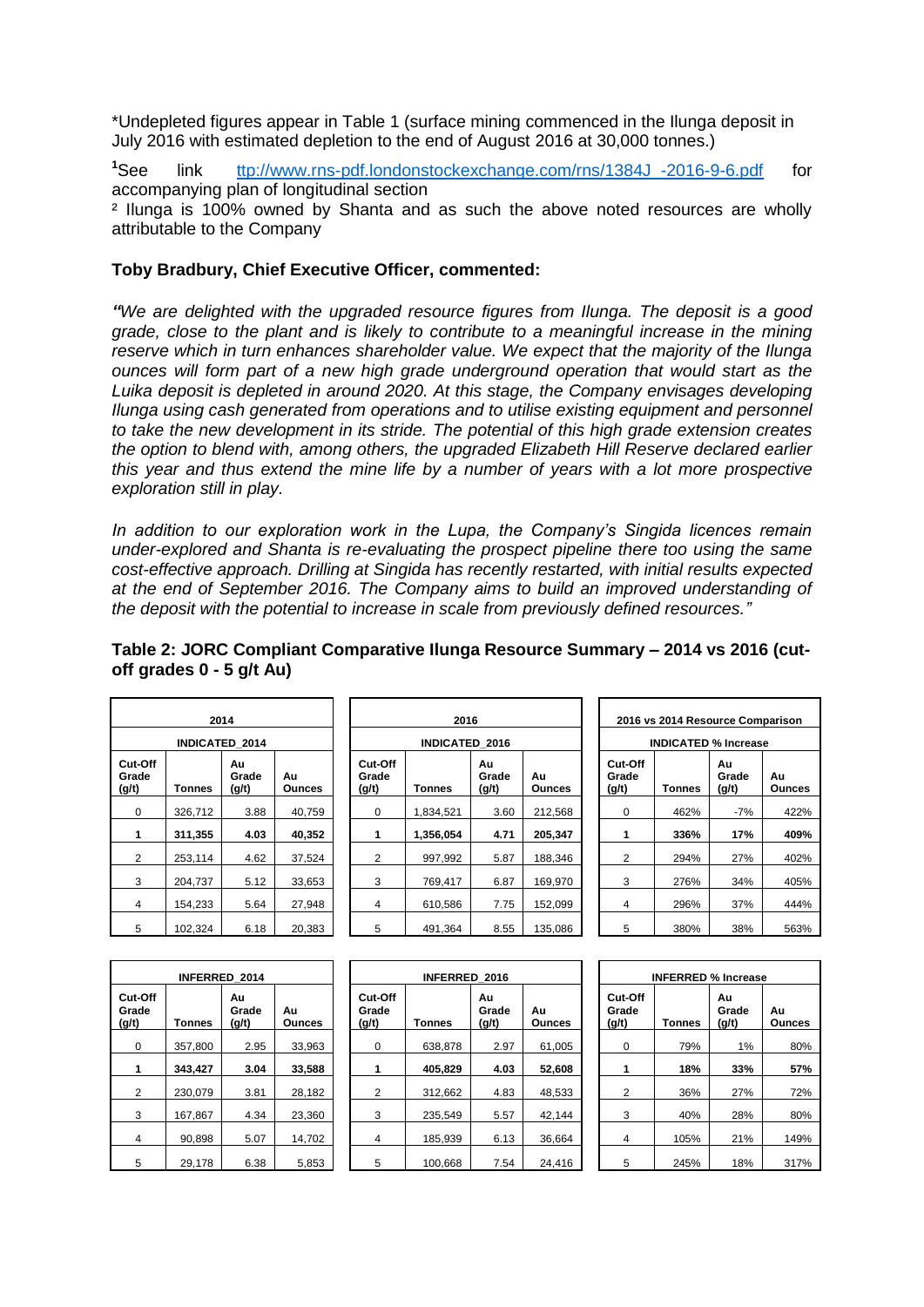|                           |               | <b>TOTAL 2014</b>    |                     |                           | <b>TOTAL 2016</b> |                      |                     | <b>TOTAL % Change</b> |                           |               |                      |                     |
|---------------------------|---------------|----------------------|---------------------|---------------------------|-------------------|----------------------|---------------------|-----------------------|---------------------------|---------------|----------------------|---------------------|
| Cut-Off<br>Grade<br>(g/t) | <b>Tonnes</b> | Au<br>Grade<br>(g/t) | Au<br><b>Ounces</b> | Cut-Off<br>Grade<br>(g/t) | <b>Tonnes</b>     | Au<br>Grade<br>(g/t) | Au<br><b>Ounces</b> |                       | Cut-Off<br>Grade<br>(g/t) | <b>Tonnes</b> | Au<br>Grade<br>(g/t) | Au<br><b>Ounces</b> |
| 0                         | 684.513       | 3.40                 | 74,721              | 0                         | 2.473.399         | 3.45                 | 274.509             |                       | 0                         | 261%          | 1%                   | 267%                |
|                           | 654.782       | 3.51                 | 73,940              |                           | 1,761,883         | 4.55                 | 257,965             |                       |                           | 169%          | 30%                  | 249%                |
| $\overline{2}$            | 483.193       | 4.23                 | 65.706              | 2                         | 1.310.654         | 5.62                 | 236,861             |                       | 2                         | 171%          | 33%                  | 260%                |
| 3                         | 372.604       | 4.76                 | 57,012              | 3                         | 1.004.967         | 6.57                 | 212,118             |                       | 3                         | 170%          | 38%                  | 272%                |
| 4                         | 245.131       | 5.41                 | 42,650              | 4                         | 796.525           | 7.37                 | 188,763             |                       | 4                         | 225%          | 36%                  | 343%                |
| 5                         | 131,502       | 6.21                 | 26,236              | 5                         | 592.032           | 8.38                 | 159,507             |                       | 5                         | 350%          | 35%                  | 508%                |

This announcement is inside information for the purposes of Article 7 of Regulation 596/2014.

#### **Enquiries:**

#### **Shanta Gold Limited**

Toby Bradbury (CEO)

+255 (0)22 2601 829

Mark Rosslee (CFO)

#### **Nominated Adviser and Broker**

Peel Hunt LLP

Matthew Armitt / Ross Allister / Chris **Burrows** 

+44 (0)20 7418 8900

### **Financial Public Relations**

**Tavistock** 

Emily Fenton / Jos Simson +44 (0)20 7920 3150

#### **Competent Person**

The technical information contained within this announcement has been reviewed and approved by Mr. Awie Pretorius MSc.Pri.Sci.Nat. Mr. Pretorius is a consultant to Shanta and a member of the South African Council for Natural Scientific Professionals (SACNASP Membership Number 400060/91).

He has sufficient experience that is relevant to the style of mineralization and type of deposit under consideration and to the activity being undertaken to qualify as a Competent Person as defined in the 2012 Edition of the 'Australasian Code for Reporting of Exploration Results, Mineral Resources and Ore Reserves' and for the purposes of the AIM Guidance Note on Mining and Oil & Gas Companies dated June 2009.